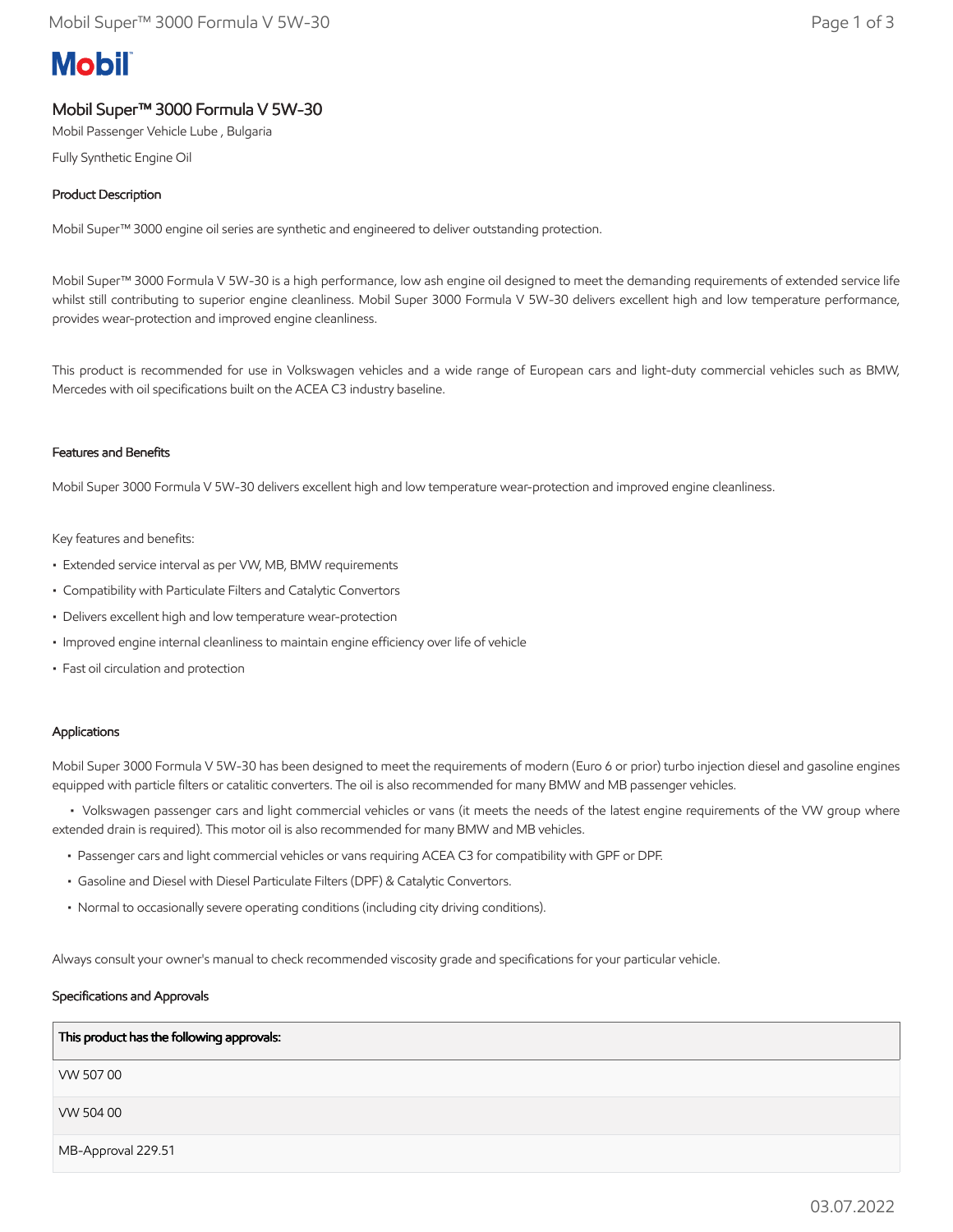| This product has the following approvals: |
|-------------------------------------------|
| MB-Approval 229.31                        |
| <b>BMW Longlife 04</b>                    |
| Porsche C30                               |

| This product meets or exceeds the requirements of: |
|----------------------------------------------------|
| API SN                                             |
| ACEA C3                                            |

#### Properties and Specifications

| Property                                      |           |
|-----------------------------------------------|-----------|
| Grade                                         | SAE 5W-30 |
| Kinematic Viscosity @ 40 C, mm2/s, ASTM D445  | 65.5      |
| Kinematic Viscosity @ 100 C, mm2/s, ASTM D445 | 11.65     |
| Flash Point, Cleveland Open Cup, °C, ASTM D92 | 236       |
| Density @ 15 C, g/ml, ASTM D1298              | 0.852     |
| Ash, Sulfated, mass%, ASTM D874               | 0.8       |
| Phosphorus, mass%, ASTM D4951                 | 0.08      |
| Pour Point, °C, ASTM D97                      | $-45$     |

#### Health and safety

Health and Safety recommendations for this product can be found on the Material Safety Data Sheet (MSDS) @ [http://www.msds.exxonmobil.com/psims](http://www.msds.exxonmobil.com/psims/psims.aspx) /psims.aspx

All trademarks used herein are trademarks or registered trademarks of Exxon Mobil Corporation or one of its subsidiaries unless indicated otherwise.

02-2022

.

Typical Properties are typical of those obtained with normal production tolerance and do not constitute a specification. Variations that do not affect product performance are to be expected during normal manufacture and at different blending locations. The information contained herein is subject to change without notice. All products may not be available locally. For more information, contact your local ExxonMobil contact or visit [www.exxonmobil.com](http://www.exxonmobil.com/)

ExxonMobil is comprised of numerous affiliates and subsidiaries, many with names that include Esso, Mobil, or ExxonMobil. Nothing in this document is intended to override or supersede the corporate separateness of local entities. Responsibility for local action and accountability remains with the local ExxonMobil-affiliate entities.

Energy lives here™

**ExconMobil**